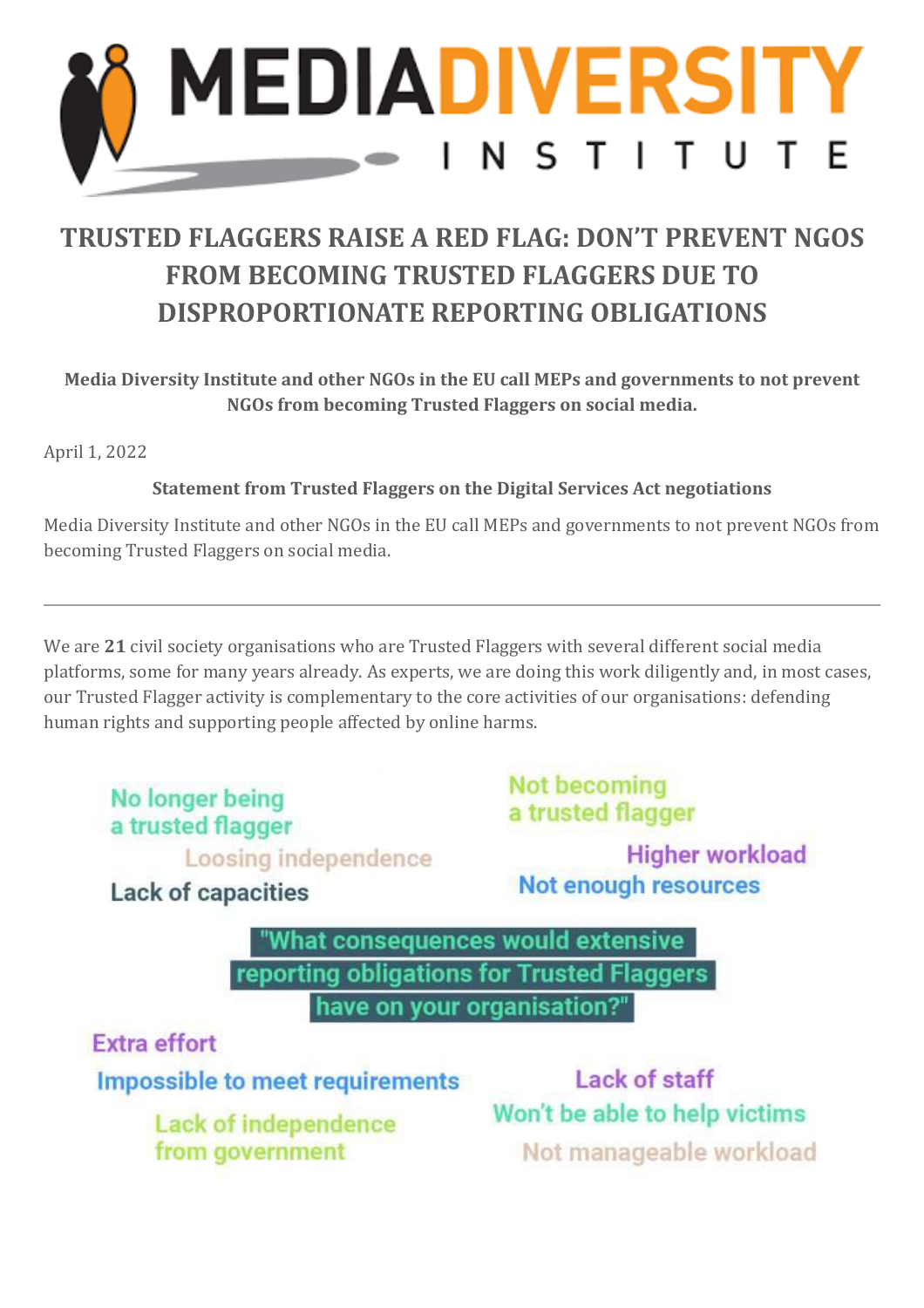However, we are deeply concerned with the tabled Digital Services Act (DSA) compromise proposals that outline the functioning and obligations for Trusted Flaggers, under Article 19. It could prevent NGOs from becoming Trusted Flaggers.

Therefore, we urge lawmakers to:

## 1. **Remove reporting obligations for Trusted Flaggers** under point cb of Article 19(2).

*The majority of our organisations would not be able to fulfill these obligations, as they would require significant additional resources, including staff and technological equipment. Do not prevent organisations that are experts and that use these channels to support victims of hate attacks, to obtain Trusted Flagger status just because of disproportionate reporting obligations. Alternatively, NGOs could be supported by establishing a fund that Trusted Flaggers could access to cover reporting costs.*

• **Enable the European Commission to award Trusted Flagger status independently from Digital Services Coordinators** under the introductory part of Article 19(2).

*We urge you to enable the European Commission to award Trusted Flagger status to organisations, allowing NGOs to maintain independence, protecting them from retribution and ensuring that diverse organisations can become Trusted Flaggers, in line with common European values. It would be a logical step to enable the European Commission to award Trusted Flagger status independently from the DSCs, considering ongoing cooperation with a network of Trusted Flaggers for monitoring the implementation of the Code of Conduct against Illegal Hate Speech online since 2016.*

*Furthermore, prospective coordination and cooperation between the Trusted Flaggers and DSCs in various national and international contexts, might be perceived as "state interference" and might compromise the entire process. The European Commission's*

*commitment to independently monitor, assess and award Trusted Flagger status would strengthen the credibility of the entire process.*

This is the only way the Trusted Flagger programme under the DSA can guarantee participation of diverse, competent, and independent non-governmental organisations.

We hope to count on your support!

Yours Sincerely,

ActiveWatch (Romania)

Centre for Peace Studies (Croatia)

CESIE (Italy)

digiQ (Slovakia)

Estonian Human Rights Centre (Estonia)

FSM (Association for Voluntary Self-Regulation of Digital Media Service Providers, Germany)

Greek Helsinki Monitor (Greece)

Háttér Society (Hungary)

HateAid (Germany)